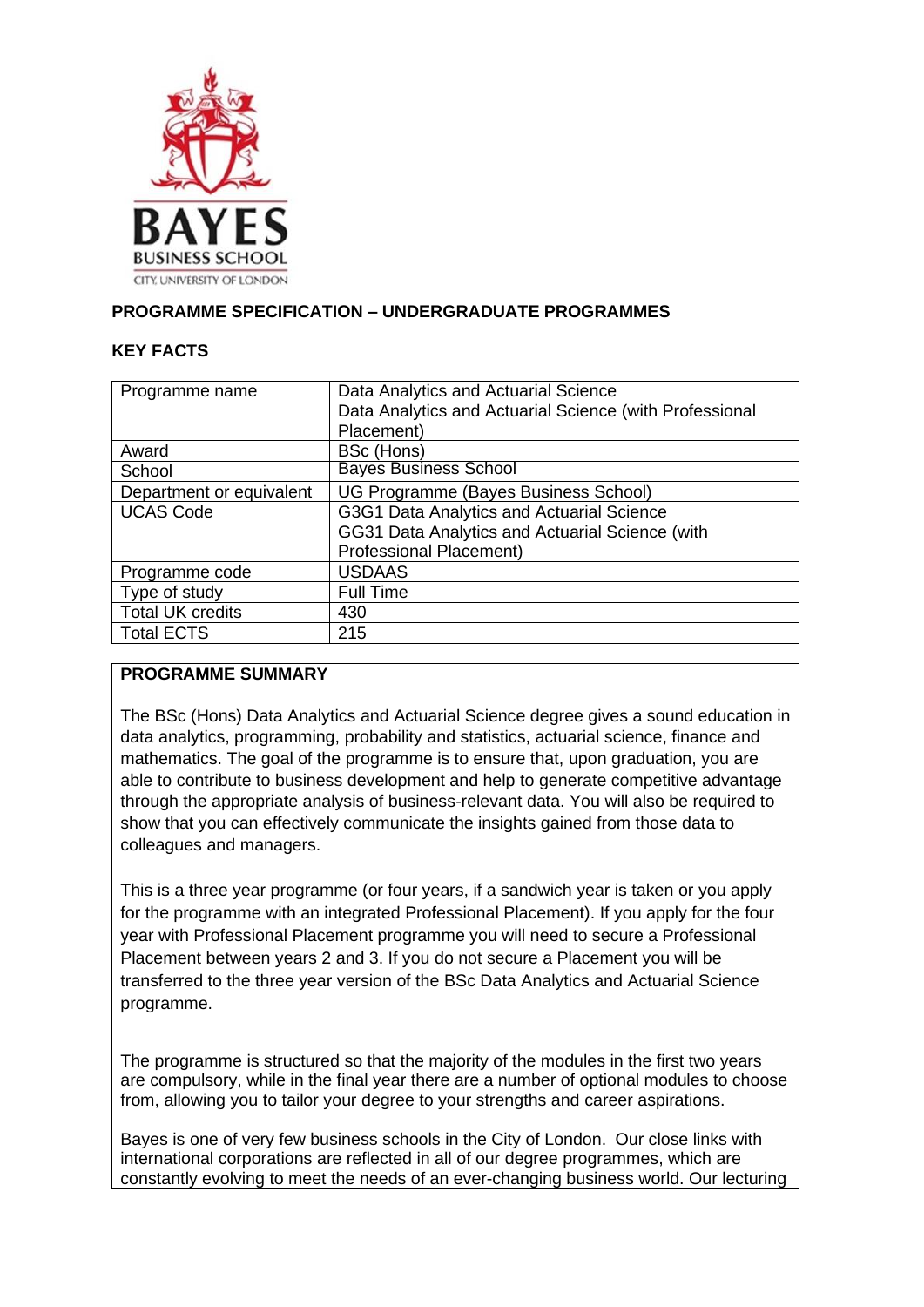staff contains many experienced data analysts, applied statisticians, qualified actuaries and quantitative finance professionals who have worked in industry and continue to consult for corporations. You will therefore benefit from their first-hand knowledge and business experience. As we place a high value on teaching both theory and application, you will emerge from your degree with a good understanding of how to apply your newly acquired knowledge in the workplace. For example, you could pursue a career in data science or business analytics (such as in a hedge fund, an insurance company, a retail firm or a healthcare company), as an actuary or in an alternative direction that requires strong data handling and coding skills.

Due to its academic rigour, the programme also provides you with many options to further your studies after graduation, through a postgraduate degree such as the MSc Business Analytics or MSc Actuarial Management courses at Bayes.

In line with City, University of London's Employability Development Plan, you are expected to gain practical experience with an employer as part of your undergraduate degree. You can gain this experience through a placement where you work for a period with an employer or through taking one or more modules which are delivered in conjunction with an employer. You should take this requirement into account in choosing which elective modules to take and whether to include a placement within your studies.

Indicative modules and other ways to provide the practical experience would be

BM2104 Micro-Placement MS2203 Mentoring and Coaching for Leadership Professional Placement Year

#### Aims

1. To develop a comprehensive set of skills in data handling, coding and data analytics, plus a detailed knowledge of actuarial science, statistics, mathematics, finance and related disciplines.

2. To develop the ability to communicate your knowledge, the outcomes of your work and your understanding accurately and effectively.

3. To develop your understanding of the respective roles of mathematical and statistical calculation, analysis and judgement in practical scenarios.

4. To develop the ability to make reasoned judgements, frame appropriate questions and draw independent conclusions.

5. To equip you with the technical skills, as well as soft skills such as effective teamworking and communication, required to work professionally as a data scientist, a business analyst, an actuary or in alternative fields related to statistics, finance and in business more generally.

6. To equip you with the knowledge and skills that will enable you to begin a career in areas such as data science/analysis, Fintech, Insurtech and other paths that require strength in data handling, coding and statistics.

7. To enable you to enter postgraduate study in data analytics, finance, actuarial science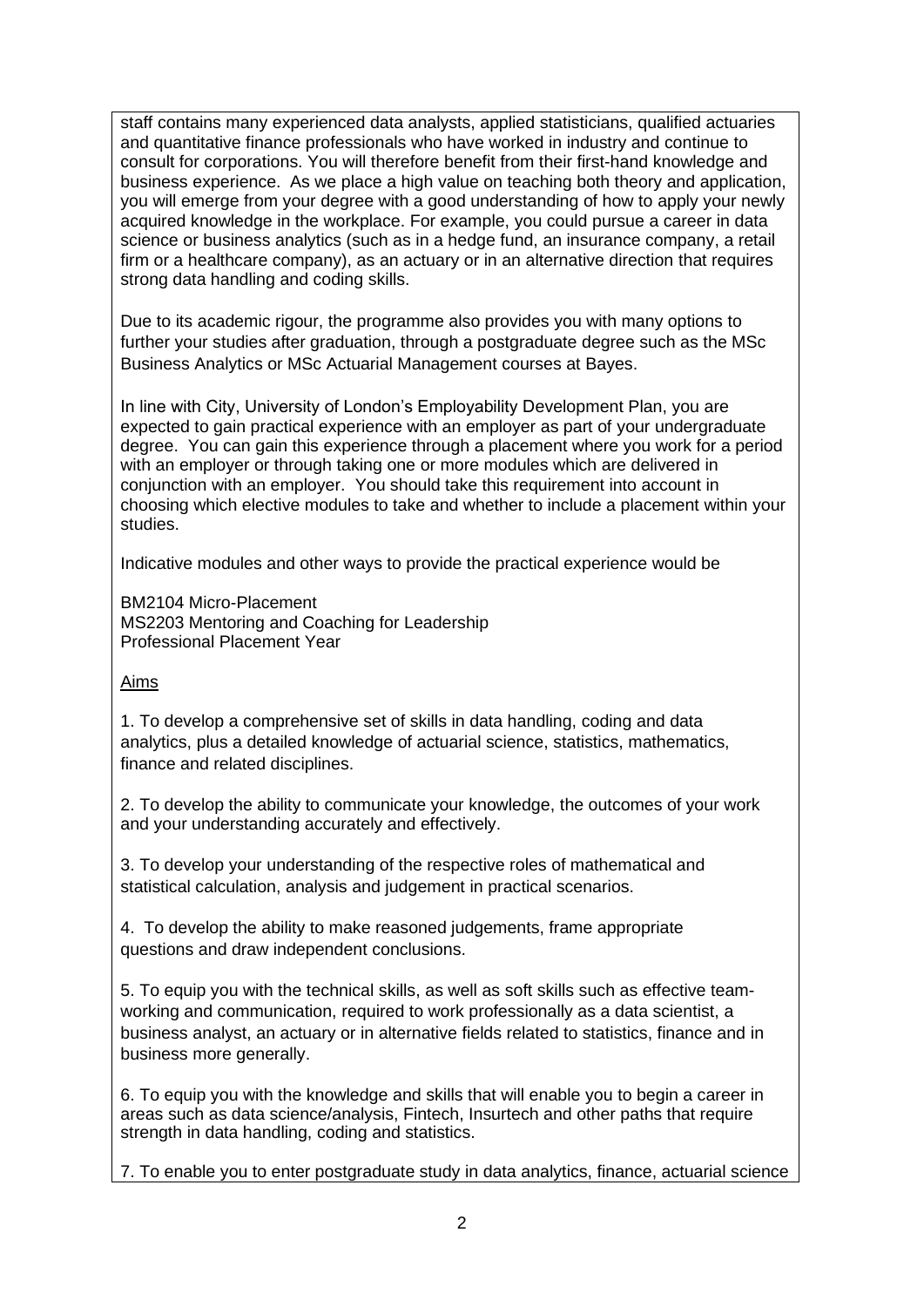or related disciplines.

8. To develop responsible and socially aware professionals who exhibit high degrees of professionalism and sensitivity to ethical issues, as many of the decisions that you will make in your career will affect numerous stakeholders - all of whose views and situations must be considered.

On successful completion of Stage 1 of the Programme you will have acquired a foundational knowledge and understanding of the key concepts and principles underlying your area of study, the ability to recognise and explain these, and to identify and apply appropriate solutions when presented with a problem. On successful completion of Stage 1 you will be eligible for the award of Certificate of Higher Education should you choose to leave the Programme.

On successful completion of Stage 2 of the Programme you will have built on the knowledge and understanding gained at Stage 1 and demonstrated an ability to analyse and apply these concepts and principles to complex problems and scenarios. You will also have broadened your chosen field of study through the completion of elective modules. On successful completion of Stage 2 you will be eligible for the award of Diploma of Higher Education should you choose to leave the Programme..

# **WHAT WILL I BE EXPECTED TO ACHIEVE?**

#### **On successful completion of this programme, you will be expected to be able to:**

Knowledge and understanding:

- Describe and apply tools from core mathematical, statistical and actuarial subjects, including calculus, linear algebra, differential equations and computing.
- Compare the different roles of data scientists, business analysts and actuaries in commercial or regulatory organisations.
- Describe, use and analyse key concepts and tools in data analytics, actuarial science, statistics, finance and business.
- Employ a variety of mathematical and statistical modelling techniques, and to be able to evaluate their conditions and limitations.
- Analyse the role and importance of assumptions in statistical modelling, be able to identify them where used and evaluate the consequences of their violation.

#### Skills:

- Handle and analyse data with care and rigour and in a way that is likely to generate business intelligence.
- Devise and sustain rational arguments, and be able to evaluate others' arguments critically, their rationale and to identify the assumptions made and conclusions drawn.
- Perform calculations and manipulations in the core mathematical, statistical, data analytics and actuarial subjects.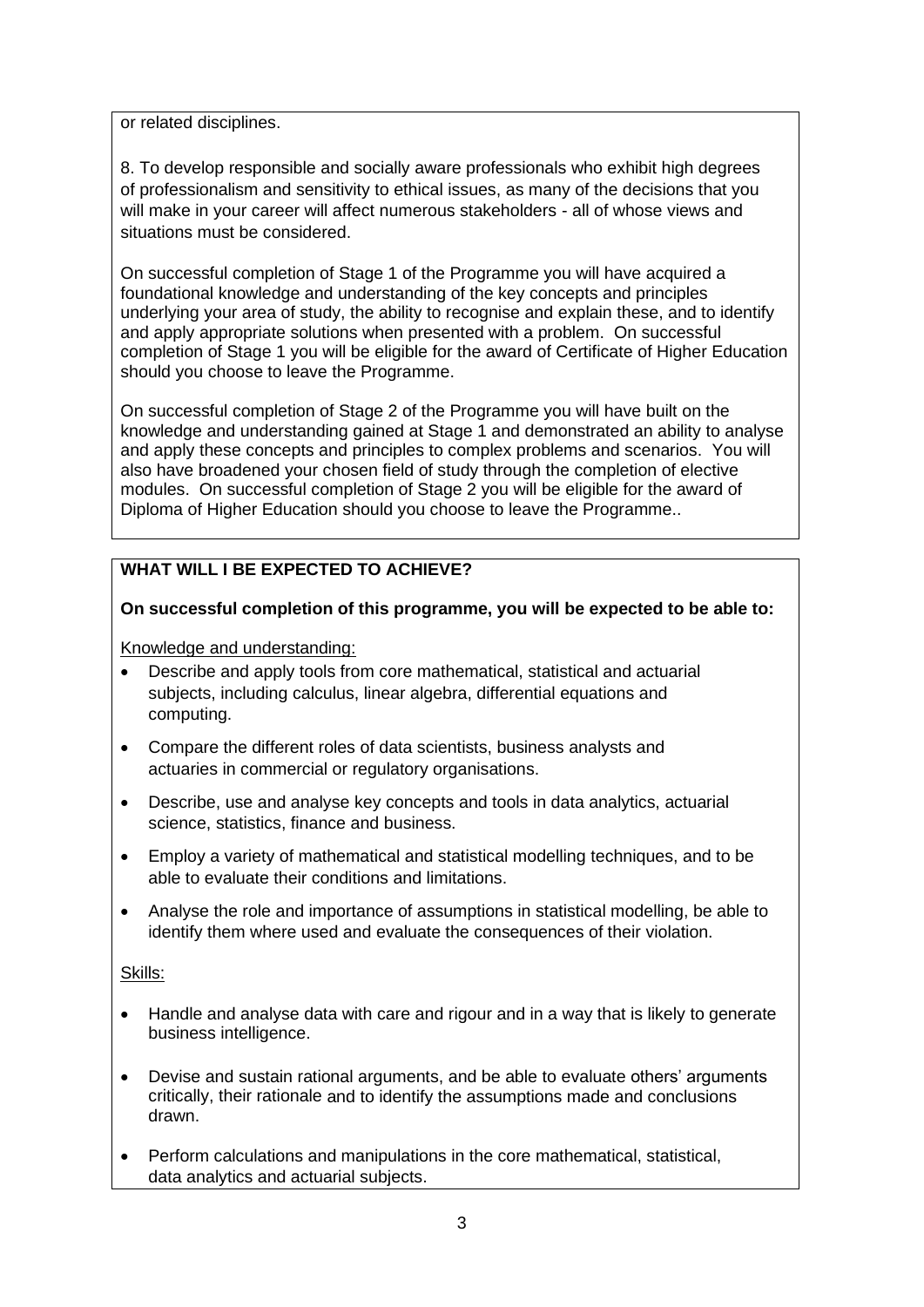- Design and implement code relevant to programming tasks, such as statistical assignments, using a variety of languages.
- Identify, select and undertake critical analysis of information from a number of sources. (This skill will, in particular, be assessed in the major individual project.)
- Work under guidance on an extended task.
- Communicate results or findings from analysis clearly and accurately, both orally and in writing, and to be able to respond to questions regarding method, results and interpretation.

#### Values and attitudes:

- Reflect on the importance of an ethical approach to work for a data scientist, business analyst, actuary or other finance professional.
- Articulate the need for and demonstrate the use of careful documentation of your computations, to allow for verification by your peers.
- Work productively as part of a group. Be an effective team player who is tolerant of disagreement, and open and sensitive to diversity in cultures and people.
- Manage your time effectively.

When you undertake a programme of study at Bayes Business School we will expect you not only to learn but also to challenge and look critically at the world in which we live. We will constantly ask you to question the ethical underpinning of the assumptions you have made and the decisions you have reached, and that inquisitive, ethical approach is woven through every element of a Bayes education. In recognition Bayes is one of the few business schools to have been awarded Champion Status by the UN PRME (Principles of Responsible Management Education) initiative at Davos in 2018.

# **HOW WILL I LEARN?**

Teaching and Learning methods are designed to foster your knowledge of, and enthusiasm for, the subject and to stimulate engagement and participation in the learning process. They encourage deep learning and enable you to reflect on, and take responsibility for, your own learning to develop your academic self-confidence.

- Lectures provide knowledge and set the context for your private study. This could, for example, be through question and answer sessions, examples, case studies, discussions and (short) exercises. Most contact hours during the degree programme take the form of lectures.

-Tutorials, computer labs, exercise classes and surgery hours are opportunities to apply the knowledge and to participate in the discussion of the subject area. The computer lab sessions will allow you to develop your computational and analytical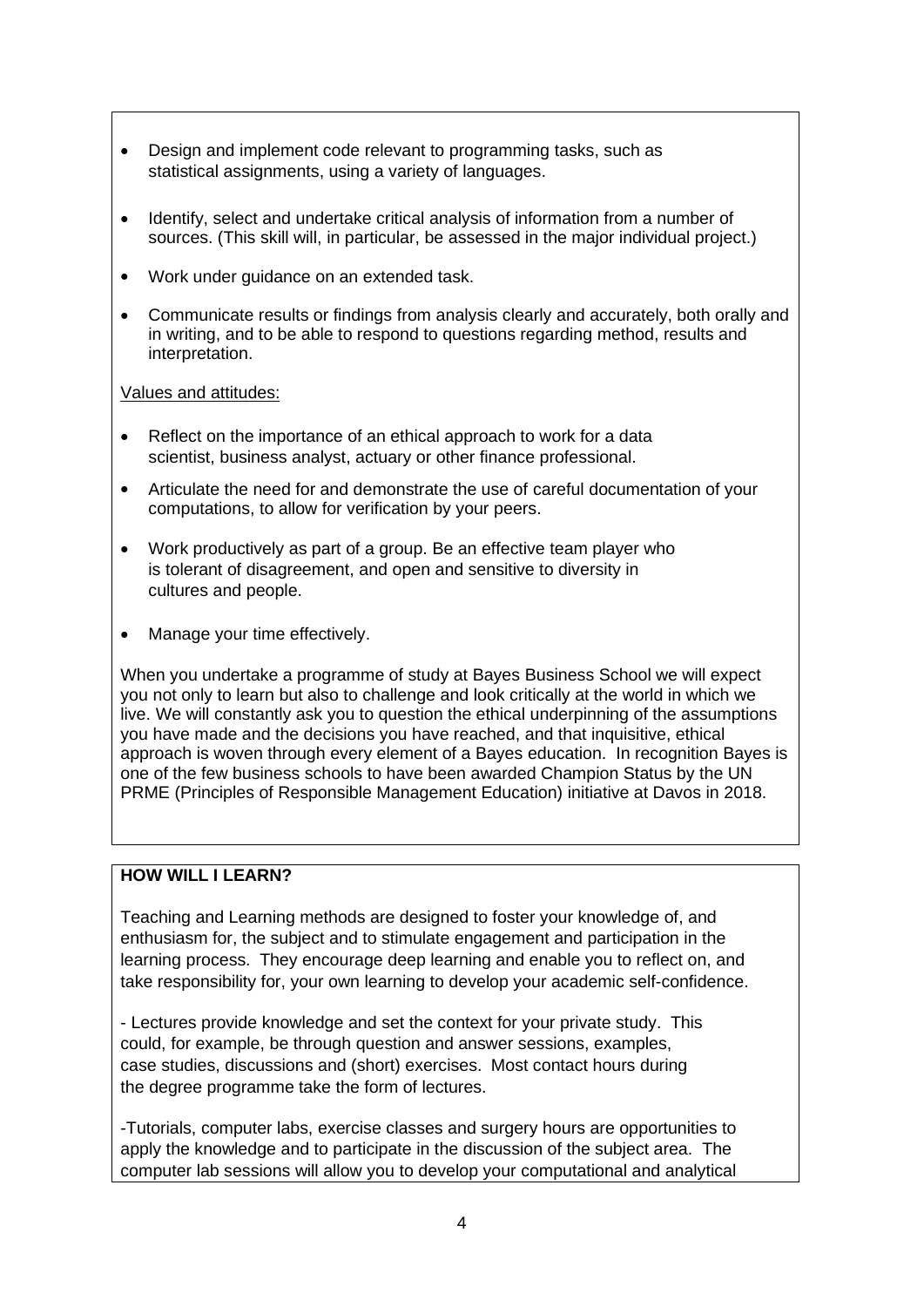skills and will complement the lectures covering the computer-based modules throughout your degree. The main purpose of exercise classes is to give you practice at solving problems, with tutors on hand to help you if you get stuck. Surgery hours have been scheduled to assist you if you are having difficulties with the module concerned. A number of tutorials, exercise classes and surgery hours are scheduled during the first year; these serve to help scaffold your learning and develop you as an independent learner. The number of tutorials, exercise classes and surgery hours decreases as you progress and you become more able to direct your own learning.

- In several modules, the face-to-face teaching is complemented by online lectures and active use of the Virtual Learning Environment. The type of support will vary by module but may take the form of delivery of learning materials and resources, submission and feedback of coursework assessments, on-line lecture delivery, discussion forums, question-and-answer sessions or sample/mock questions and quizzes to help you prepare for assessments.

- In addition to the taught elements of the programme, there will be the need for private study. This time will be spent working on background reading, revision of lecture notes, work on tutorial problems, coursework and individual or group work on projects including the major project in Stage 3 of the programme.

# **WHAT TYPES OF ASSESSMENT AND FEEDBACK CAN I EXPECT?**

Assessment and Assessment Criteria

Assessment is carried out according to context and purpose and recognises that you may exhibit different aptitudes in different forms of assessment:

- Some assessment is by coursework which you take home and complete with the aid of your notes and individual study.

- There are formal unseen written examinations every year. They take place at the end of each term (or at the end of a year, if a module is taught over two terms).

- Some assessment takes the form of class tests.

- Some assessment takes the form of online quizzes and tests, using the Virtual Learning Environment.

- A number of modules require you to give an assessed presentation.

- A group project forms the basis of assessment in four compulsory modules and some electives.

- An individual project forms an integral part of the Programme Stage 3 assessment.

Assessment takes an overall view of your achievements. A level of success in each individual module that is commensurate with the overall performance is not necessarily required.

Assessment Criteria are descriptions, based on the intended learning outcomes, of the skills, knowledge or attitudes that you need to demonstrate in order to complete an assessment successfully, providing a mechanism by which the standard reached in an assessment can be measured. Grade-Related Criteria are descriptions of the level of skills, knowledge or attributes that you need to demonstrate in order achieve a certain grade or mark in an assessment, providing a mechanism by which the standard reached an assessment can be measured and placed within the overall set of marks.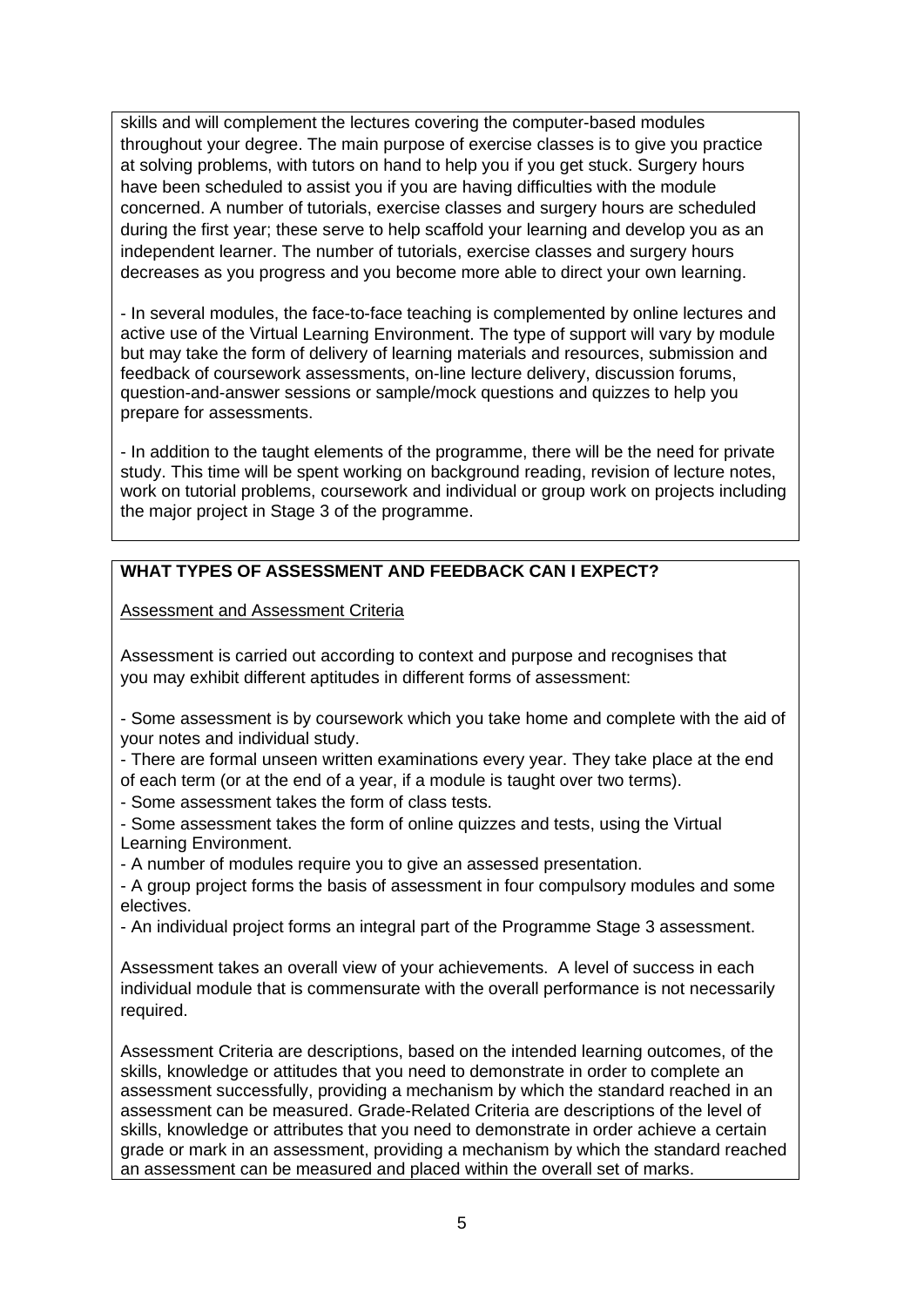Assessment Criteria and Grade-Related Criteria will be made available to you to support you in completing assessments. These may be provided in programme handbooks, module specifications, on the virtual learning environment or attached to a specific assessment task*.*

#### Feedback on assessment

Feedback will be provided on all assessed work (either formative or summative) and on other relevant aspects of your performance and progress in a module. In accordance with the University policy, you will normally be provided with feedback within three weeks of the submission deadline or assessment date. This will normally include a provisional grade or mark. For end of module examinations, or an equivalent significant task (e.g. an end of module project), feedback will normally be provided when results are released following the Assessment Board.

### Assessment Regulations

In order to pass your Programme, you should complete successfully or be exempted from the relevant modules and assessments and will therefore acquire the required number of credits. You also need to pass each Programme Stage of your Programme in order to progress to the following Programme Stage.

To qualify for the Honours Degree, you must acquire the total credits indicated in the Student Handbook. Calculation of results and classification of the final award is based on a weighted average of module marks. The contribution of each module is proportional to its credit value.

BSc degrees are awarded with First Class Honours, Second Class Honours (Upper and Lower) or Third Class Honours.

The overall class of honours awarded is based on the overall weighted average mark achieved throughout the Programme Stages of your degree. The weights given to each Programme Stage are shown below:

| <b>Programme Stage</b> | Weight |
|------------------------|--------|
| One                    | 10%    |
| <b>WO</b>              | 30%    |
| Three                  | 60%    |

# **Progression from Programme Stage 1 to Programme Stage 2**

To be admitted to Programme Stage 2 it is necessary to achieve:

- A module mark of at least 40% in each module, and
- 145 credits at Programme Stage 1.

### **Progression from Programme Stage 2 to Programme Stage 3**

To be admitted to Programme Stage 3 it is necessary to achieve:

- A module mark of at least 40% in each module\*, and
- 140 credits at Programme Stage 2.

\*for module AS2205 Contingencies, you are required to pass the coursework and examination assessment components separately with a mark of 40%.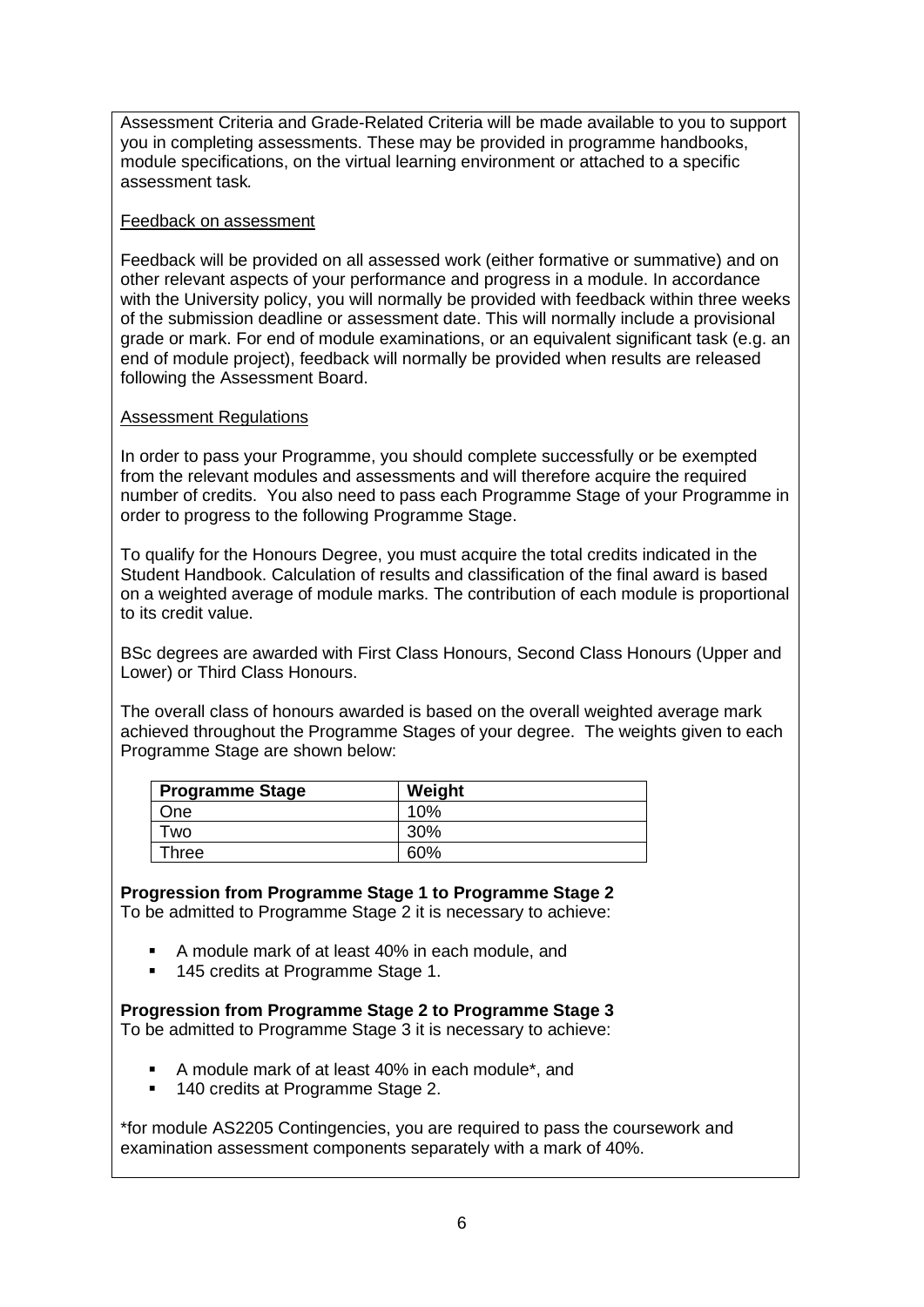If you fail an assessment component or a module, the following will apply:

# **1. Compensation**

# **Compensation at Programme Stages 1 & 2**

Where you fail up to a total of one sixth of the total credits of Programme Stages 1 or 2 at first or resit attempt, you may be allowed compensation if:

- Compensation is permitted for the module involved (see the What will I Study section of the programme specification), and
- It can be demonstrated that you have satisfied all the Learning Outcomes of the modules in the Programme Stage, and
- A minimum overall mark of 30% has been achieved in the module to be compensated, including a minimum of 30% in the exam and 30% in the coursework, and
- An aggregate mark of 40% has been achieved for the Programme Stage.

### **Compensation at Programme Stage 3**

Once 90 credits have been earned, the remaining credits for Programme Stage 3 can be earned either by passing modules or through compensation provided that:

- Compensation is permitted for the module involved (see the What will I Study section of the programme specification), and
- It can be demonstrated that you have satisfied all the Learning Outcomes of the modules in the Programme Stage, and
- A minimum overall mark of 30% has been achieved in each module to be compensated, and
- An aggregate mark of 40% has been achieved for Programme Stage 3.

Where you are eligible for compensation at the first attempt, this will be applied in the first instance rather than offering a resit opportunity.

If you receive a compensated pass in a module you will be awarded the credit for that module. The original component marks will be retained in the record of marks and your original module mark will be used for the purpose of your Award calculation.

### **2. Resit**

Where you are not eligible for compensation at the first attempt, you will be offered one resit attempt.

If you are successful in the resit, you will be awarded the credit for that module. The mark for each assessment component that is subject to a resit will be capped at the pass mark for the module. This capped mark will be used in the calculation of the final module mark together with the original marks for the components that you passed at first attempt.

If you do not meet the pass requirements for a module and do not complete your resit by the date specified you will not progress to the next Programme Stage and the Assessment Board will require you to be withdrawn from the Programme.

If you fail to meet the requirements for a particular Programme Stage or the Programme, the Assessment Board will consider whether you are eligible for an Exit Award as per the table below.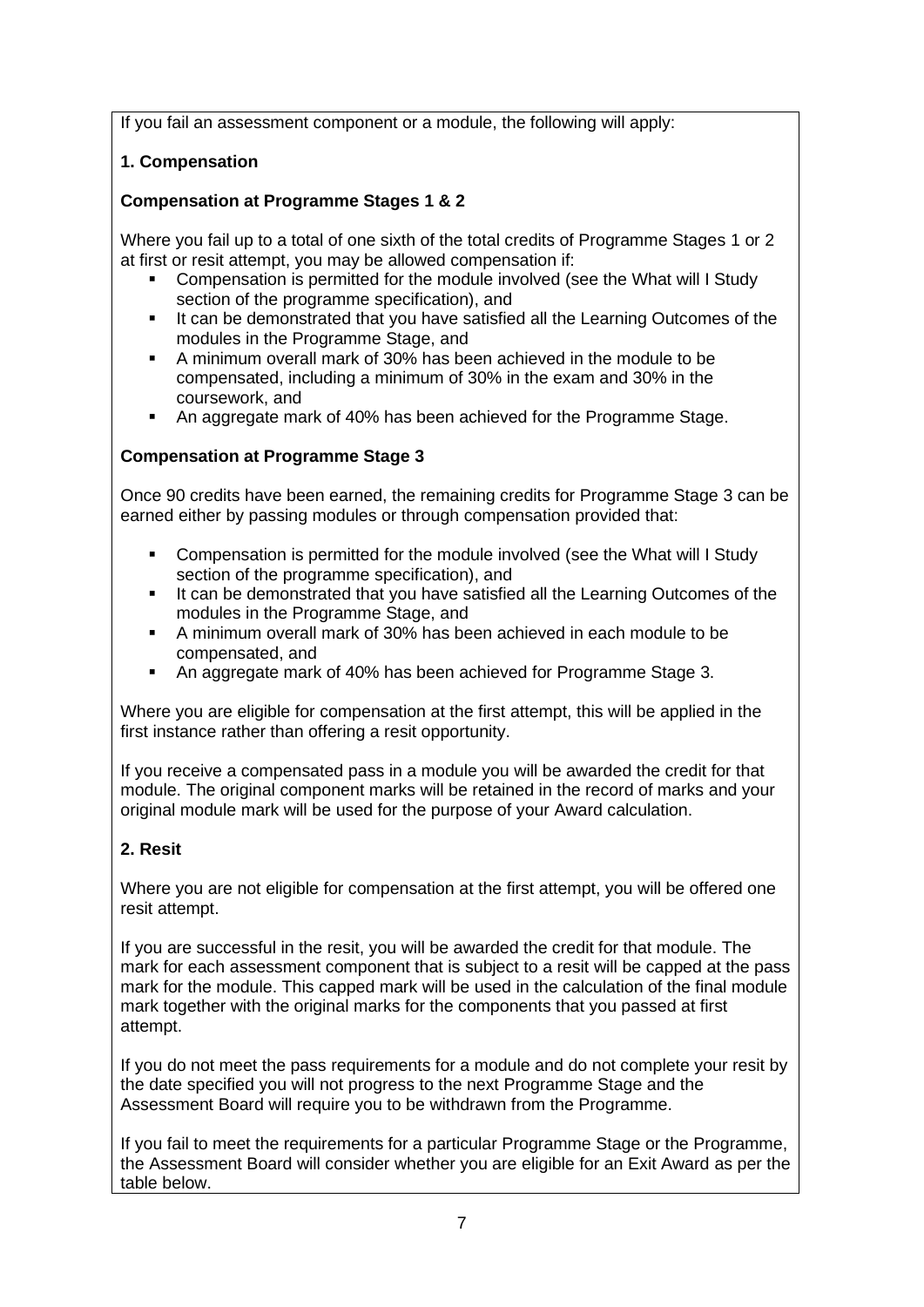If you would like to know more about the way in which assessment works at City, please see the full version of the Assessment Regulations at: [http://www.city.ac.uk/\\_\\_data/assets/word\\_doc/0003/69249/s19.doc](http://www.city.ac.uk/__data/assets/word_doc/0003/69249/s19.doc)

### **WHAT AWARD CAN I GET?**

Bachelor's Degree with Honours:

To qualify for the award of BSc (Hons) Data Analytics and Actuarial Science you will be required to complete 150 credits at Level 4, 140 credits at Level 5 and 140 credits at Level 6 (totalling 425 credits).

| Programme   HE<br><b>Stage</b> | Level |        | <b>Credits   Weighting</b><br>(%) | <b>Class</b>      | ℅  |
|--------------------------------|-------|--------|-----------------------------------|-------------------|----|
|                                |       | 150    | 10                                |                   | 70 |
|                                | 5     | 140    | 30                                | II upper division | 60 |
|                                |       | $140*$ | 60                                | II lower division | 50 |

| Class             | % required |
|-------------------|------------|
|                   | 70         |
| II upper division | 60         |
| II lower division | 50         |
| Ш                 | 40         |

#### Ordinary Degree:

To exit with the award of BSc (Ordinary) Data Analytics and Actuarial Science you will be required to complete 150 credits at Level 4, 140 credits at Level 5 and 60 credits at Level 6 (totalling 345 credits).

| <b>Programme</b><br><b>Stage</b> | <b>HE</b><br>Level |     | <b>Credits   Weighting</b><br>(% |
|----------------------------------|--------------------|-----|----------------------------------|
|                                  |                    | 150 | 10 <sup>1</sup>                  |
|                                  | 5                  | 140 | 30                               |
| ว                                | 6                  |     | 60                               |

**Class % required** With Distinction 70 With Merit 60 Without classification 40

### Diploma of Higher Education:

To exit with the award of Diploma of Higher Education in Data Analytics and Actuarial Science you will be required to complete 150 credits at Level 4 and 140 credits at Level 5 (totalling 285 credits).

| Programme   HE<br><b>Stage</b> | ∟evel |     | <b>Credits   Weighting</b><br>(%) | <b>Class</b>            | %  |
|--------------------------------|-------|-----|-----------------------------------|-------------------------|----|
|                                |       | 150 | 35                                | <b>With Distinction</b> | 70 |
|                                | n     | 140 | 65                                | <b>With Merit</b>       | 60 |
|                                |       |     |                                   |                         |    |

| Class                     | % required |
|---------------------------|------------|
| With Distinction          | 70         |
| With Merit                | 60         |
| Without<br>classification | 40         |

### Certificate of Higher Education:

To exit with the award of Certificate of Higher Education in Data Analytics and Actuarial Science you will be required to complete 150 credits at Level 4.

| Programme $ HE$<br><b>Stage</b> | Level | <b>Credits</b> | <b>Weighting</b><br>(%) | <b>Class</b>              | % required |
|---------------------------------|-------|----------------|-------------------------|---------------------------|------------|
|                                 | 4     | 150            | 100                     | <b>With Distinction</b>   | 70         |
|                                 |       |                |                         | <b>With Merit</b>         | 60         |
|                                 |       |                |                         | Without<br>classification | 40         |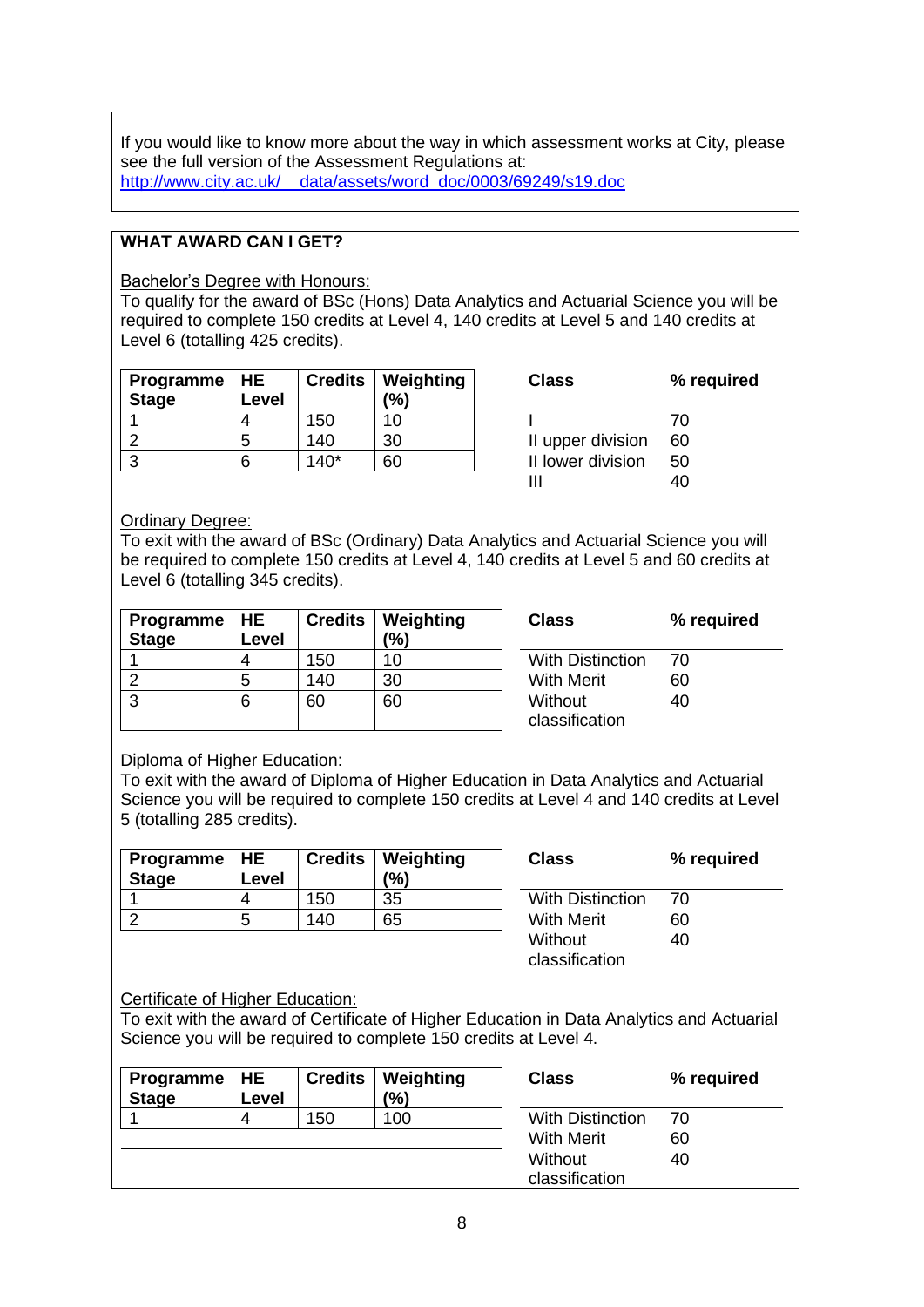\* Note that if you take the elective Survival Models (AS3204) at Stage 3 you will earn 145 credits rather than 140.

#### **Why so many credits?**

Most degree programmes require students to achieve 120 credits per year, or the equivalent. It would be possible to deliver a degree which focuses on data analytics and offers the opportunity to earn exemption from a couple of the professional subjects of the Institute and Faculty of Actuaries. However, this degree is designed for people who want to apply data analysis in the financial area and are considering an actuarial career. By having a higher number of credits, this degree offers the flexibility of allowing students to take additional modules which can offer more actuarial professional exemptions or enable further study of the wider financial world. For those who choose the actuarial route, the Programme will allow you to gain a maximum five exemptions from the IFoA professional examinations; and for those who wish to pursue a different career, the non-actuarial electives will equip you with the skills to do so.

### **WHAT WILL I STUDY?**

Programme Stage 1

Programme Stage 1, which is worth 150 credits, provides a grounding in mathematics, statistics, computing, financial mathematics and economics. All modules are compulsory.

| <b>Module Title</b>                                      | <b>SITS</b><br>Code | <b>Module</b><br><b>Credits</b> | Core/<br><b>Elective</b> | Can be<br>compen-<br>sated? | Level |
|----------------------------------------------------------|---------------------|---------------------------------|--------------------------|-----------------------------|-------|
| Introduction to Actuarial<br>Methods and Career Planning | AS1003              | 15                              | C                        | Υ                           | 4     |
| <b>Mathematics for Actuarial</b><br>Science              | AS1056              | 25                              | C                        | Υ                           | 4     |
| Introduction to Economics<br>(Actuarial Science) [CB2]   | AS1057              | 30                              | C                        | N                           | 4     |
| <b>Probability and Statistics I</b><br>[CS1a]            | AS1101              | 25                              | C                        | Υ                           | 4     |
| <b>Financial and Investment</b><br>Mathematics [CM1a]    | AS1201              | 30                              | C                        | N                           | 4     |
| Introduction to Excel and<br><b>Statistical Packages</b> | AS1104              | 10                              | C                        | v                           | 4     |
| Introduction to VBA for Excel                            | AS1202              | 15                              | C                        | $\checkmark$                | 4     |

### Programme Stage 2

At Programme Stage 2, which is worth 140 credits, the statistical subjects are further developed along with the mathematical skills required to master the applicationsoriented material at Stages 2 & 3. Core modules in Python and R will develop your coding skills to broaden your data analysis abilities. Students choose two elective modules. If you are seeking exemptions from the maximum number of the actuarial profession's examinations then you should choose your two elective choices from Contingencies, Financial Economics and Financial Reporting.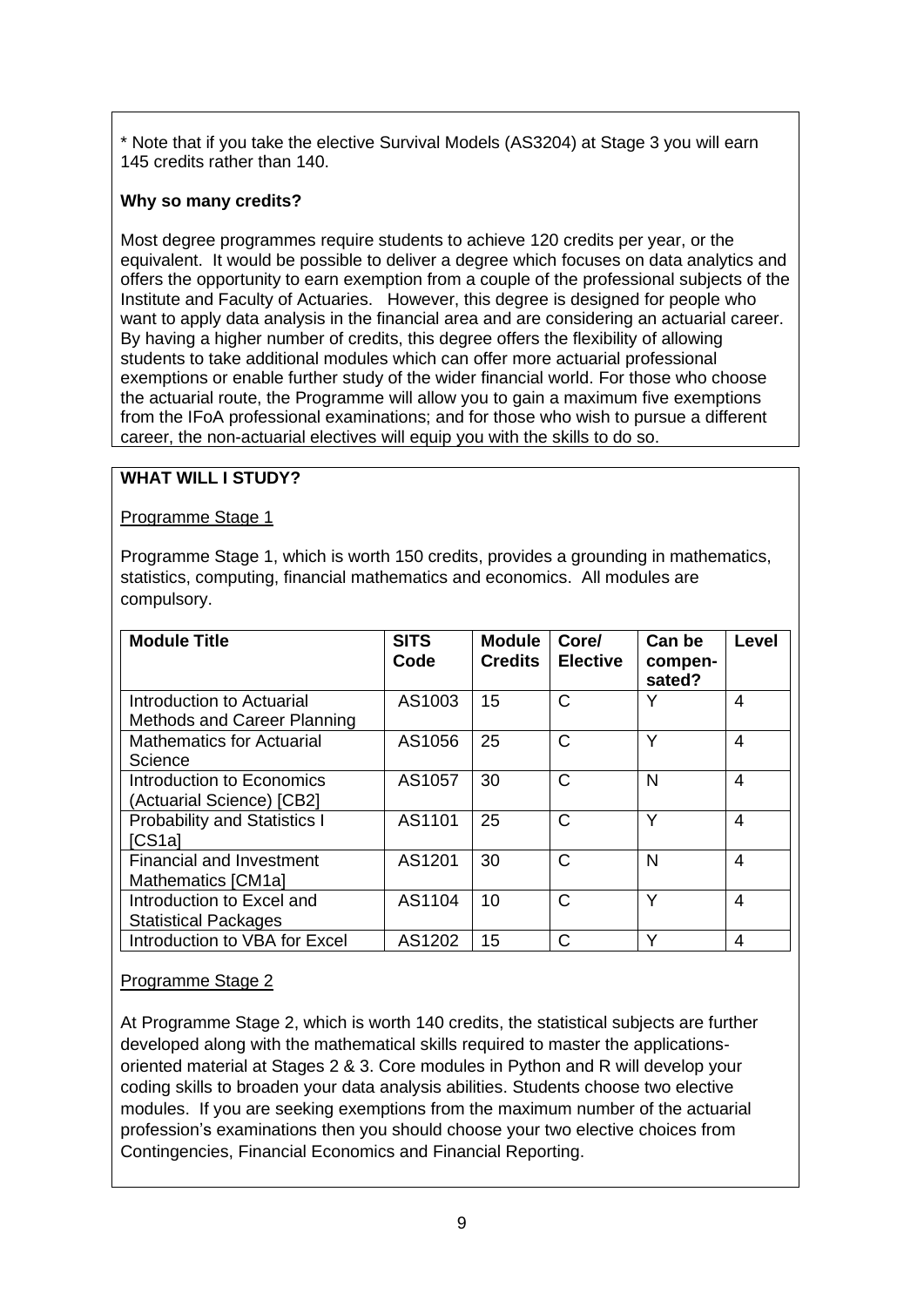| <b>Module Title</b>                      | <b>SITS</b><br>Code | <b>Module</b><br><b>Credits</b> | Core/<br><b>Elective</b> | Can be<br>compen-<br>sated? | Level |
|------------------------------------------|---------------------|---------------------------------|--------------------------|-----------------------------|-------|
| Calculus & Linear Algebra<br>(Maths 2)   | AS2052              | 15                              | Ć                        | Y                           | 5     |
| Probability & Statistics 2 [CS1b]        | AS2110              | 30                              | C                        | N                           | 5     |
| Stochastic Models [CS2a]                 | AS2111              | 20                              | C                        | Y                           | 5     |
| <b>Fundamentals of Finance</b><br>[CB1a] | AS2114              | 15                              | C                        | Y                           | 5     |
| Python, R and data structures            | AS2113              | 15                              | C                        | Y                           | 5     |
| Python, R and databases                  | AS2208              | 15                              | C                        | Y                           | 5     |
| Contingencies [CM1b]                     | AS2205              | 15                              | E                        | Y                           | 5     |
| <b>Decision Analysis</b>                 | AS2021              | 15                              | E                        | Y                           | 5     |
| <b>Financial Economics [CM2a]</b>        | AS2109              | 15                              | E                        | Y                           | 5     |
| <b>Financial Reporting [CB1b]</b>        | AS2207              | 15                              | E                        | Y                           | 5     |
| Risk Analysis & Modelling                | FR2208              | 15                              | E                        | Y                           | 5     |
| Derivatives, Trading & Hedging           | FR2211              | 15                              | E                        | Y                           | 5     |
| Micro-Placements                         | BM2104              | 15                              | E                        | Y                           | 5     |

# Programme Stage 3

At Programme Stage 3, which is worth 140 credits, the core data analytics and statistical subjects are compulsory, as is the Final Year Project. Students choose three electives from a wide range of modules to make up the remainder of Programme Stage 3.

| <b>Module Title</b>                                              | <b>SITS</b><br>Code | <b>Module</b><br><b>Credits</b> | Core/<br><b>Elective</b> | Can be<br>compen-<br>sated? | <b>Level</b> |
|------------------------------------------------------------------|---------------------|---------------------------------|--------------------------|-----------------------------|--------------|
| AI and Machine Learning                                          | AS3026              | 15                              | C                        | Y                           | 6            |
| Data Visualisation                                               | AS3027              | 15                              | $\mathsf{C}$             | Y                           | 6            |
| Final Year Project (Data<br>Analytics)                           | AS3028              | 30                              | $\mathsf{C}$             | N                           | 6            |
| <b>Statistical Modelling [CS1c]</b>                              | AS3110              | 15                              | C                        | Y                           | 6            |
| Probabilistic Modelling [CS2c]                                   | AS3209              | 20                              | C                        | Y                           | 6            |
| <b>Extreme Event Statistics</b>                                  | AS3015              | 15                              | E                        | Y                           | 6            |
| <b>Operational Research</b>                                      | AS3021              | 15                              | E                        | Y                           | 6            |
| <b>Advanced Financial Economics</b><br>[CM2b]                    | AS3109              | 15                              | E                        | Y                           | 6            |
| Survival Models [CS2b]                                           | AS3204              | 20                              | E                        | Y                           | 6            |
| <b>Statistical Reasoning,</b><br><b>Communication and Ethics</b> | AS3208              | 15                              | E                        | Y                           | 6            |
| <b>Advanced Contingencies</b><br>[CM1c]                          | AS3210              | 15                              | E                        | Y                           | 6            |
| Investment                                                       | AS3301              | 15                              | E                        | Y                           | 6            |
| <b>General Insurance</b>                                         | AS3303              | 15                              | E                        | Y                           | 6            |
| <b>Fixed Income Portfolio</b>                                    | FR3100              | 15                              | E                        | Y                           | 6            |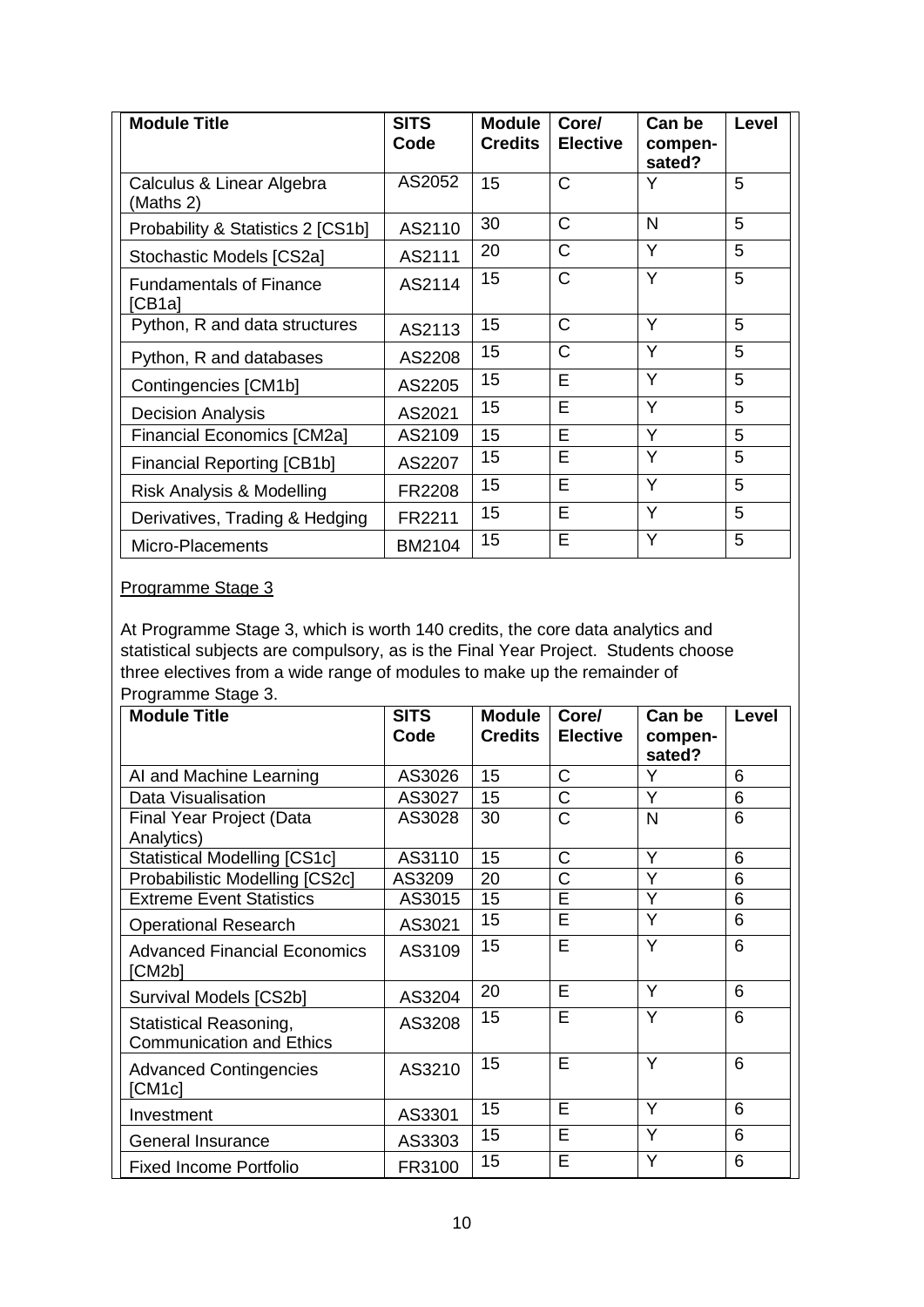| Management                             |        |     |  |   |
|----------------------------------------|--------|-----|--|---|
| <b>Technical Analysis</b>              | FR3110 | -15 |  | 6 |
| Advanced Econometrics &<br>Forecasting | IF3103 | 15  |  | 6 |
| <b>Asset-Liability Management</b>      | FR3102 | 15  |  | 6 |
| <b>Financial Technology</b>            | AS3025 | 15  |  | 6 |
| <b>Game Theory</b>                     | MA3662 | 15  |  | 6 |

This list of electives is an indication of the range of modules that can be on offer and is subject to change due to circumstances such as: enhancing or updating the quality and content of educational provision; responding to student feedback; academic staffing changes; the number of students in each programme; a lack of student demand for certain modules; or factors beyond the institution's reasonable control, such as meeting the latest requirements of a commissioning or accrediting body. For these reasons, not all the electives listed will be offered every year. New (additional or replacement) modules may also be added for these reasons.

The list of electives offered in a given year will be confirmed by 1<sup>st</sup> September.

Certain electives may be pre-requisites for other electives you may wish to take later in the programme. Full details can be found in the individual Module Specifications and will be updated annually in your Course Handbook.

In view of the importance of foreign language skills and employability, you also have the opportunity to study extra-curricular (non-credit bearing) language courses in Arabic, French, German, Mandarin, Russian and Spanish.

### **TO WHAT KIND OF CAREER MIGHT I GO ON?**

When you graduate from this programme, you will be well suited for work as a data scientist or business analyst, particularly in the financial services sector, but also in areas including manufacturing, telecoms and retail. You will also be well suited for work in InsurTech or as an actuary. Within finance, you will be well set up for careers in FinTech and related fields such as quantitative and algorithmic trading and portfolio management, risk management and financial engineering. Finally, if you wish to choose a different direction, you will be well prepared for a career in management consultancy, computing or teaching. You will also have the option of progressing to postgraduate study.

If you would like more information on the Careers support available at City, please go to: [http://www.city.ac.uk/careers/for-students-and-recent-graduates.](http://www.city.ac.uk/careers/for-students-and-recent-graduates)

# **WHAT STUDY ABROAD OPTIONS ARE AVAILABLE?**

If you opt to apply for a sandwich year abroad and are accepted you will study at one of our overseas partner universities in between Stages 2 & 3. You will be required to pass all Programme Stage 2 assessments at the first attempt.

Studying abroad enables you to improve your language skills, develop future business contacts and provides you with an international outlook on business.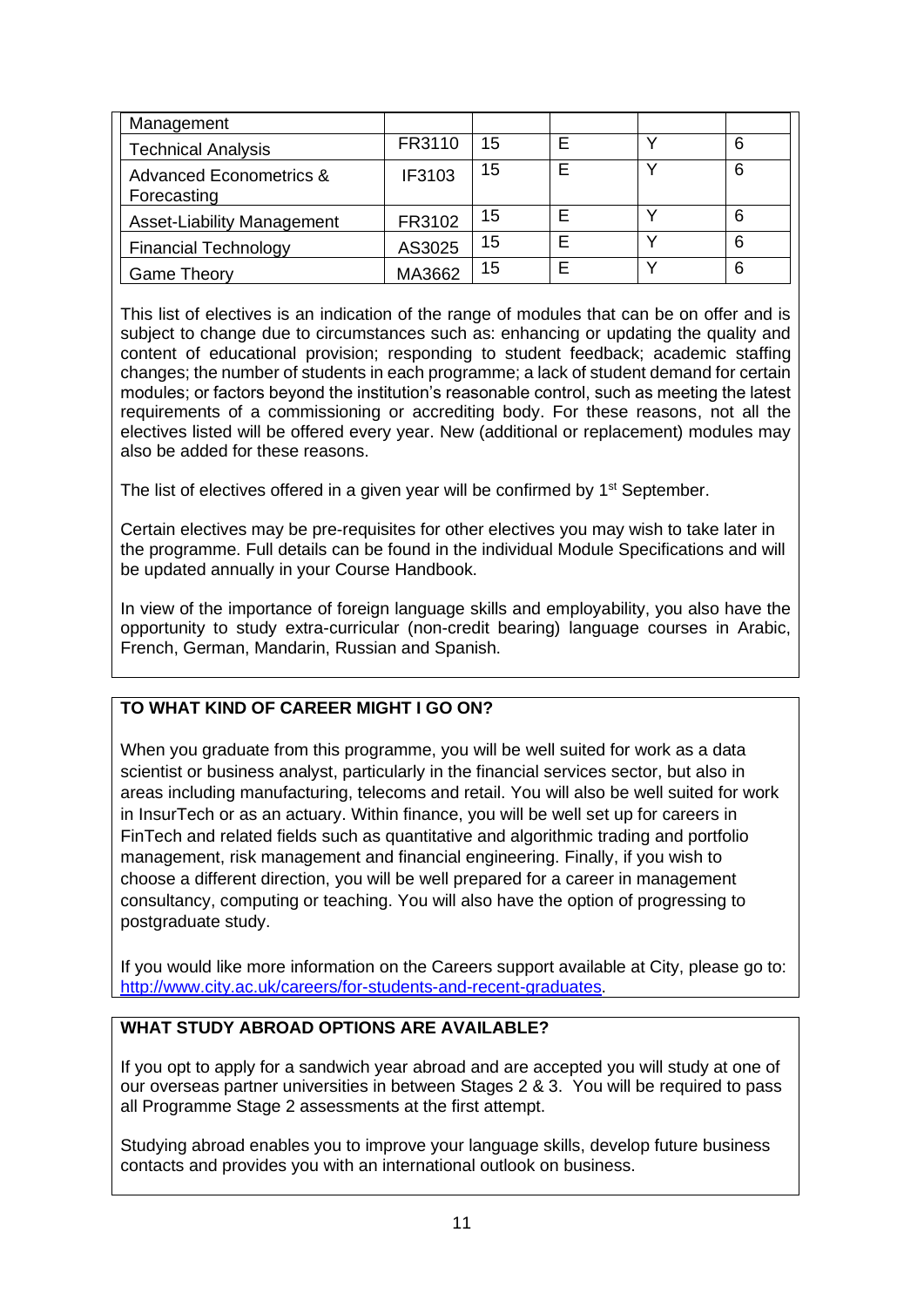At least 50% of the modules that you choose during your sandwich year must be directly related to your programme of study, while the other 50% can be chosen from a wide range of disciplines.

There is pass/fail assessment of the sandwich year abroad, where a student is deemed to have passed the year if the modules at the partner institution being visited are passed. No credit is awarded for modules taken on the sandwich year.

# **WHAT PLACEMENT OPPORTUNITIES ARE AVAILABLE?**

Professional Work Placement Option

Programme Details: The Professional Work Placement programme is a recognised part of your degree, which is endorsed on your final degree certificate. It is undertaken during your 3rd year, giving you the opportunity to add a valuable additional year to your degree working for a professional organisation, either in the UK or abroad. You will then return to Bayes, after your Placement, to complete your final year.

The aims of the Professional Work Placement go beyond simply work experience. You will spend a period of 9 – 12 months within a professional working environment taking on real responsibilities whilst receiving a salary. This option is intended to give you practical experience which can be related to the knowledge gained at University and is greatly valued by graduate employers. You also get the opportunity to explore the industry you would like to enter after graduation. You will develop key personal, transferable and professional skills, along with the added possibility of securing a graduate position on completing your placement.

Eligibility: You are required to pass all of your Programme Stage 2 assessments at the first attempt. However, students not meeting this requirement will be considered on a case-by-case basis.

#### Summer Internships:

Taken at the end of Programme Stage 2 for a period of  $4 - 12$  weeks, this is a great opportunity to gain vocationally relevant work experience within a professional organisation. On completion of your internship you will receive a 'Certificate of Professional Experience'

**Eligibility:** No requirements

# **WILL I GET ANY PROFESSIONAL RECOGNITION?**

**Accrediting Body:** Institute and Faculty of Actuaries

### **Nature of Accreditation**

Satisfactory performance in specific modules in all 3 Stages will earn Honours graduates exemptions from up to 5 of the 13 professional subjects required by the Institute and Faculty of Actuaries to become a qualified actuary.

The following subjects from the Institute and Faculty of Actuaries' examinations are covered within the Programme:

Subject CS1: Actuarial Statistics 1